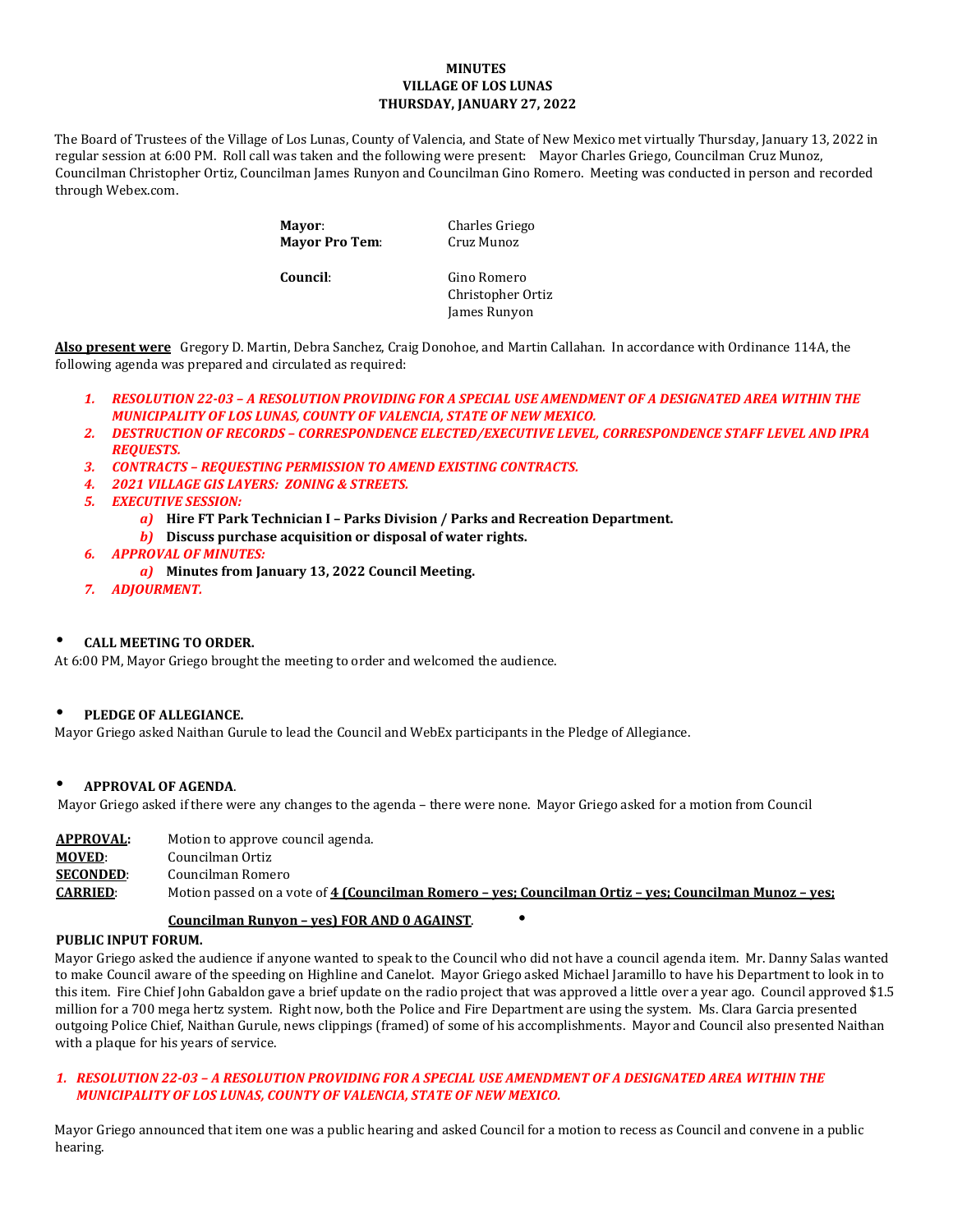| <b>APPROVAL:</b> | Motion to approve                                                                                      |
|------------------|--------------------------------------------------------------------------------------------------------|
| <b>MOVED:</b>    | Councilman Ortiz                                                                                       |
| <b>SECONDED:</b> | Councilman Runyon                                                                                      |
| <b>CARRIED:</b>  | Motion passed on a vote of 4 (Councilman Romero – ves; Councilman Ortiz – ves; Councilman Munoz – ves; |
|                  | Councilman Runyon - ves) FOR AND 0 AGAINST. 6:20PM                                                     |

Mayor Griego asked for a motion from Council.

| <b>APPROVAL:</b> | Motion to adopt findings of Planning and Zoning and approve resolution 22-03.                          |
|------------------|--------------------------------------------------------------------------------------------------------|
| <b>MOVED:</b>    | Councilman Ortiz                                                                                       |
| <b>SECONDED:</b> | Councilman Runyon                                                                                      |
| <b>CARRIED:</b>  | Motion passed on a vote of 4 (Councilman Romero – ves; Councilman Ortiz – ves; Councilman Munoz – ves; |
|                  | Councilman Runyon - yes) FOR AND 0 AGAINST.<br>Minutes on last page.                                   |

#### *2. DESTRUCTION OF RECORDS – CORRESPONDENCE ELECTED/EXECUTIVE LEVEL, CORRESPONDENCE STAFF LEVEL AND IPRA REQUESTS.*

Mr. Gregory D. Martin presented item two. This item is for the destruction of items as described in the packet. Per State Statue and the permission of the Governing Body, staff bring items that are obsolete/outdated and ready for destruction. This record group includes correspondence files of all elected and appointed officials. Also, routine correspondence created or retained below the level of Department Head and division levels – letters and memoranda and IPRA requests. Mayor Griego asked Council if they had any questions – there were none. Mayor Griego asked for a motion.

| APPROVAL:        | Motion to approve.                                                                                     |
|------------------|--------------------------------------------------------------------------------------------------------|
| <b>MOVED:</b>    | Councilman Romero                                                                                      |
| <b>SECONDED:</b> | Councilman Munoz                                                                                       |
| <b>CARRIED:</b>  | Motion passed on a vote of 4 (Councilman Romero – yes; Councilman Ortiz – yes; Councilman Munoz – yes; |
|                  | Councilman Runyon - yes) FOR AND 0 AGAINST.                                                            |

#### *3. CONTRACTS – REQUESTING PERMISSION TO AMEND EXISTING CONTRACTS.*

Ms. Ginny Adame presented item three. Requesting permission to amend four existing contracts for VLL VC PAL/Youth Mentoring Program. Upon reviewing the remaining budget and upon receipt of the LDWI reversion grant funding awarded, the request is being submitted for Council's approval. Ms. Adame asked if there were any questions – Councilman Runyon asked if this was a budget shortfall or spend money from other areas. Funds were left over from grants, per Ginny. Mayor Griego asked for a motion from Council.

| <b>APPROVAL:</b> | Motion to approve amended contracts for: Holly Chavez, Joe Griego, and David Adame.                    |
|------------------|--------------------------------------------------------------------------------------------------------|
| <b>MOVED:</b>    | Councilman Romero                                                                                      |
| <b>SECONDED:</b> | Councilman Ortiz                                                                                       |
| <b>CARRIED:</b>  | Motion passed on a vote of 4 (Councilman Romero - yes; Councilman Ortiz - yes; Councilman Munoz - yes; |
|                  | Councilman Runyon - yes) FOR AND 0 AGAINST.                                                            |

#### *4. 2021 VILLAGE GIS LAYERS: ZONING & STREETS.*

Mr. Alex Ochoa presented item four. The changes that he is presented have already been approved through council – review of the year's project. The first is 6 Edeal – mobile home change to a special use to allow a mobile home park in that area; 111 Lujan – this was a designated use zone change from C1 to C2, to allow storage on that parcel; patio home – was a conditional use; another conditional use for a small auto sales off Huning Ranch; Los Morros - conditional use for additional use/U-Haul Rental and storage units; conditional use off Main Street, east side of the Village – approval for American Legion to hold their fraternal activities; designated use for an accessory apartment off Camino de Higinio. Streets that have been approved: Sandia Ranch which is a private drive; Pioneer Trail where new warehouse facility is located; Legacy Phase I – variety of streets that were added to the network; Jubilee Phase II; access road from Huning Ranch Loop going all the way down to the sound end of the Village to access a solar site; Tessorio and Vallecito streets. Mayor Griego asked Council if they had any questions – there were none. Mayor asked for a decision from Council

| <b>APPROVAL:</b> | Motion to approve.                                                                                     |
|------------------|--------------------------------------------------------------------------------------------------------|
| <b>MOVED:</b>    | Councilman Runyon                                                                                      |
| <b>SECONDED:</b> | Councilman Romero                                                                                      |
| <b>CARRIED:</b>  | Motion passed on a vote of 4 (Councilman Romero – yes; Councilman Ortiz – yes; Councilman Munoz – yes; |
|                  | Councilman Runyon - yes) FOR AND 0 AGAINST.                                                            |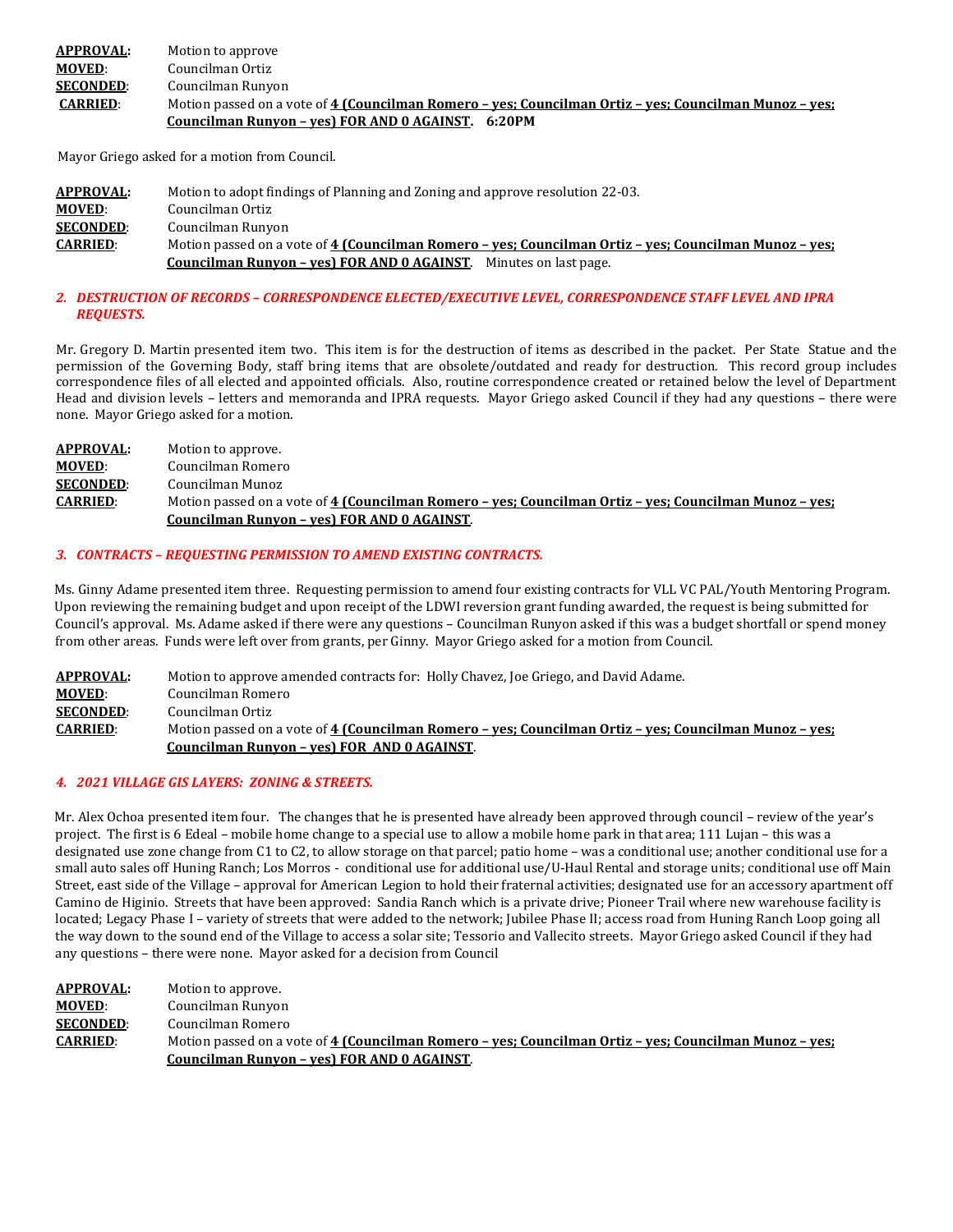#### *5. EXECUTIVE SESSION.*

Mayor Griego announced that the Council would be going into executive session pursuant to NMSA 1978 Section 10-15-1(H), the following matters may be discussed in closed session: hiring of a FT Park Technician I – Parks Division / Parks and Recreation Department and discuss purchase, acquisition or disposal of water rights.

| APPROVAL:        | Motion to approve                                                                                      |
|------------------|--------------------------------------------------------------------------------------------------------|
| <b>MOVED:</b>    | Councilman Munoz                                                                                       |
| <b>SECONDED:</b> | Councilman Runyon                                                                                      |
| <b>CARRIED:</b>  | Motion passed on a vote of 4 (Councilman Romero - ves: Councilman Ortiz - ves: Councilman Munoz - ves: |
|                  | <b>Councilman Runyon - ves) FOR AND 0 AGAINST.</b> 6:40PM                                              |

At 7:40PM, Mayor Griego asked for a motion from Council indicating that they discussed: hiring of a FT Park Technician I – Parks Division / Parks and Recreation Department and discuss purchase, acquisition or disposal of water rights.

| APPROVAL:        | Motion to approve                                                                                      |
|------------------|--------------------------------------------------------------------------------------------------------|
| <b>MOVED:</b>    | Councilman Romero                                                                                      |
| <b>SECONDED:</b> | Councilman Munoz                                                                                       |
| <b>CARRIED:</b>  | Motion passed on a vote of 4 (Councilman Romero - yes; Councilman Ortiz - yes; Councilman Munoz - yes; |
|                  | Councilman Runyon - yes) FOR AND 0 AGAINST.                                                            |

Regarding the hiring of a FT Park Technician I, Mayor Griego submitted the name of Harley Childers.

| <b>APPROVAL:</b> | Motion to approve                                                                                      |
|------------------|--------------------------------------------------------------------------------------------------------|
| <b>MOVED:</b>    | Councilman Munoz                                                                                       |
| <b>SECONDED:</b> | Councilman Runyon                                                                                      |
| <b>CARRIED:</b>  | Motion passed on a vote of 4 (Councilman Romero - yes; Councilman Ortiz - yes; Councilman Munoz - yes; |
|                  | Councilman Runyon - yes) FOR AND 0 AGAINST.                                                            |

Had discussion with staff – gave direction to Community Development Director to set policy based on direction given by Council.

| <b>APPROVAL:</b> | Motion to approve                                                                                      |
|------------------|--------------------------------------------------------------------------------------------------------|
| <b>MOVED:</b>    | Councilman Runyon                                                                                      |
| <b>SECONDED:</b> | Councilman Munoz                                                                                       |
| <b>CARRIED:</b>  | Motion passed on a vote of 4 (Councilman Romero - yes: Councilman Ortiz - yes: Councilman Munoz - yes: |
|                  | Councilman Runyon - yes) FOR AND 0 AGAINST.                                                            |

#### *6. MINUTES.*

Mayor Griego asked if there were corrections to the council minutes of January 13, 2022 Council Meeting – there were none.

| <b>MOTION:</b>   | Motion to approve.                                                                                     |
|------------------|--------------------------------------------------------------------------------------------------------|
| <b>MOVED:</b>    | Councilman Ortiz                                                                                       |
| <b>SECONDED:</b> | Councilman Munoz                                                                                       |
| <b>CARRIED:</b>  | Motion passed on a vote of 4 (Councilman Romero – yes; Councilman Ortiz – yes; Councilman Munoz – yes; |
|                  | Councilman Runyon - yes) FOR AND 0 AGAINST.                                                            |

#### *7. ADJOURNMENT.*

Council meeting adjourned at 7:44PM.

\_\_\_\_\_\_\_\_\_\_\_\_\_\_\_\_\_\_\_\_\_\_\_\_\_\_\_\_\_\_\_\_\_\_\_\_\_\_\_\_\_\_\_\_\_ \_\_\_\_\_\_\_\_\_\_\_\_\_\_\_\_\_\_\_\_\_\_\_\_\_\_\_\_\_\_\_\_\_\_\_\_\_\_\_\_\_\_\_\_\_ **Gregory D. Martin, Village Administrator Charles Griego, Mayor**